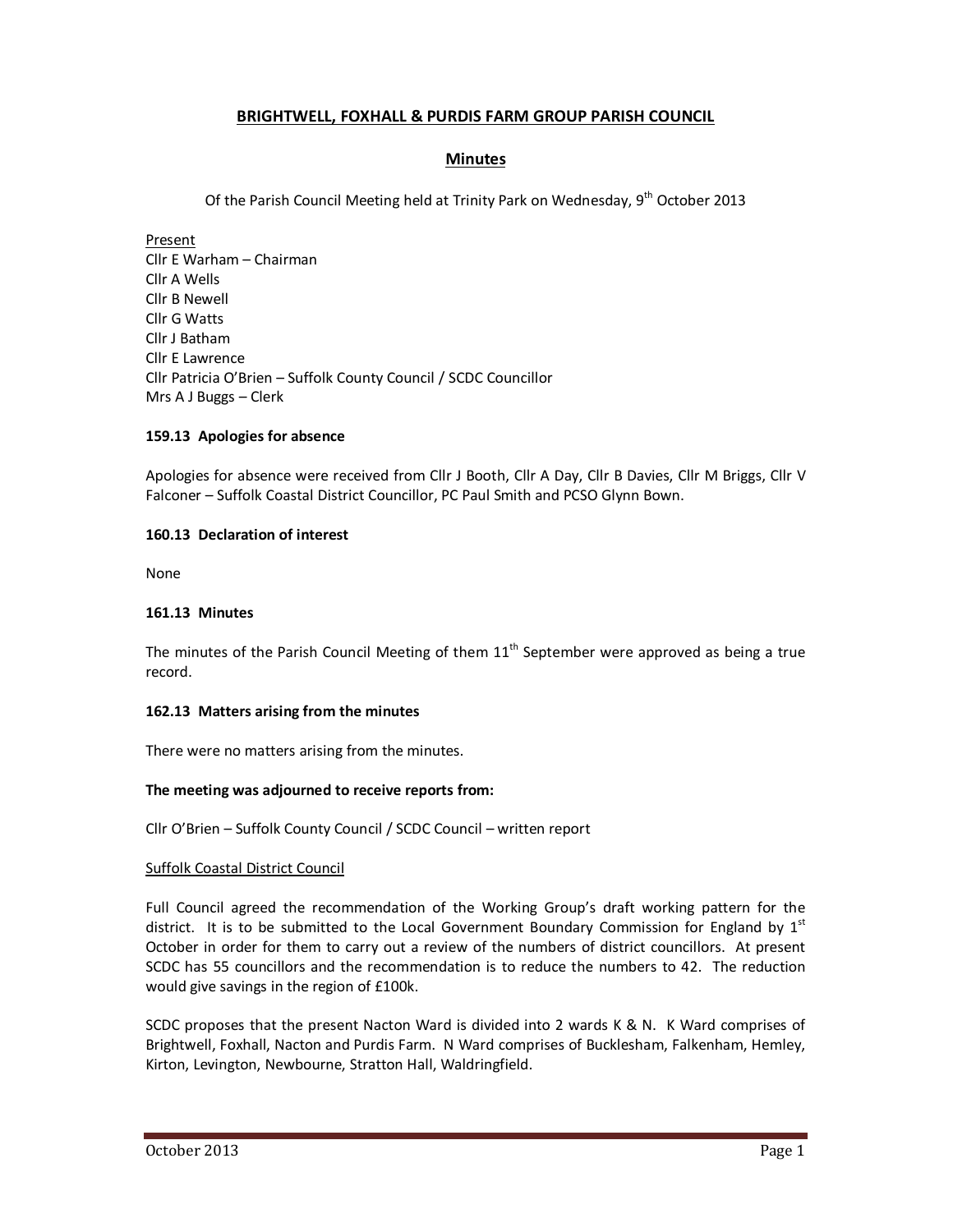During this period of consultation any interest party may submit a warding proposal. When the LGBCE has reviewed all the submissions, and carried out their investigations, they will publish their recommendations in February 2014.

## Suffolk County Council

The scale of the financial challenge facing Suffolk's eight largest councils is being addressed by the local authority leaders and chief executives.

From April 2014 until March 2016, Suffolk councils are expecting to experience a £62.7 million cut in government funding, equivalent to 39%. If the costs associated with increasing demand for services, inflation and an additional two years of Government austerity cuts (2016/17 – 2017/18) are taken into account, more than £160 million will need to be saved.

Thus the political leaders and chief executives from the county council, the seven district and borough authorities met Suffolk's police and crime commissioner and chief constable to find ways of working together to save money.

Leaders aim to build on existing joint working arrangements and collaborate further to protect services. Importantly, the agreed not to take financial decisions that simply move costs around the public sector, rather, they would find ways of integrating services. They agreed to call on Suffolk's MPs to raise the implications of the funding cuts with communities' secretary, Eric Pickles.

## **Suffolk's Growth Strategy**

The plan for helping Suffolk's economy to grow over the next few years has been supported by the county council.

The plan focuses on four key areas: skills, inward investment/enterprise, infrastructure, and growth locations. The Plan has been developed by all the local authorities in Suffolk. They will be working together and pooling resources to help achieve the results aimed for in the Growth Strategy. - Suffolk has a number of key industries and competitive advantages, and there will now be a sharp focus on developing the infrastructure and inward investment to ensure these are maintained and developed as far as possible.

## **Fly-tipping**

The Suffolk Waste Partnership, which comprises the county council and all the district and borough councils, has been working with enforcement agencies and local landowner groups to develop an initiative that will name anyone convicted of fly-tipping. This scheme has been made possible by a grant of £25,800 from the government.

Fly-tipping cost Suffolk tax-payers £265,000 last year. This new initiative, which will see greater liaison with landowners to help them with fly-tipping issues, aims to increase the number of successful convictions for the offence, as well as publishing the names of those found guilty.

Please submit bids for Locality funding/Quality of Life funding

Cllr V Falconer – Suffolk Coastal District Council – written report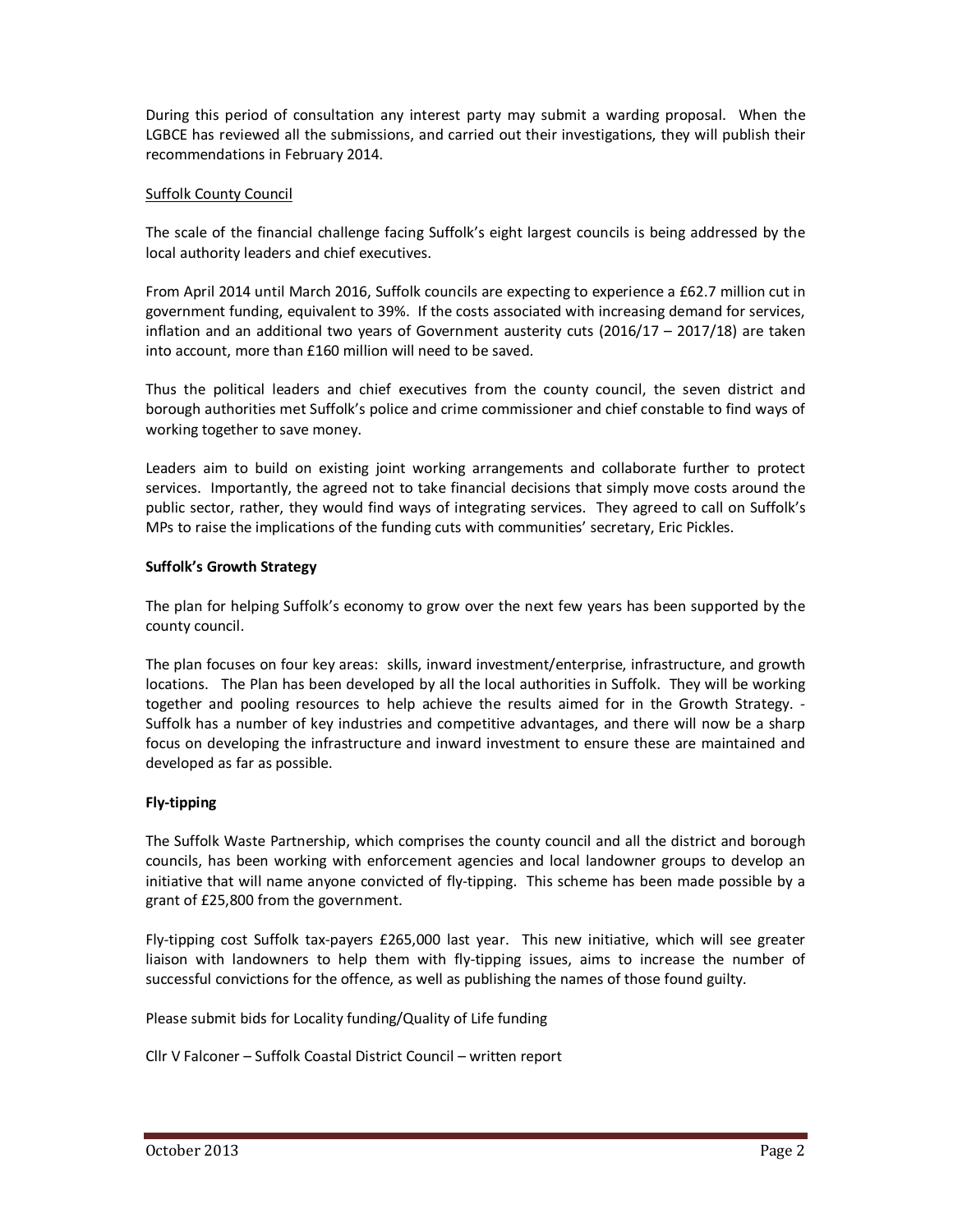It was agreed at Full Council that after originally agreeing to a new number of Councillors (43), that to divide the District up more evenly with a 10% plus or minus – approximately 2,477 electors, **42 Councillors** should be put across 30 new Wards.

I still believe that **43 Councillors** would be more able to serve the District.

Suffolk Coastal is recommending 42 Councillors. With regard to this Ward the following is recommended:

**Purdis to Nacton Ward** 1 Councillor Includes the Villages/Parishes of::

| Brightwell                 |                                  |
|----------------------------|----------------------------------|
| Foxhall                    |                                  |
| Nacton                     |                                  |
| Purdis Farm                | Making a total of 2,451 Electors |
| Levington to Waldringfield | 1 Councillor                     |
| Includes Villages of       |                                  |
| <b>Bucklesham</b>          |                                  |
| Falkenham                  |                                  |
| Hemley                     |                                  |
| Kirton                     |                                  |
|                            |                                  |

Stratton Hall Waldringfield Making a total of 2,430 Electors

These figures do not take into account all the proposed future development in either Wards such as 300 dwellings at Trinity Park = approx 600 more people etc. which would mean over 3,000 electors plus, for the Purdis to Nacton Ward - well over the 10% plus.

I apologise for not being at your meeting to answer your questions on this very complicated subject. It is quite possible that the LBGCE will not take into account Suffolk Coastal's recommendations and come up with some other people's comments or their own after they have carried out their own investigations. The will publish their recommendations in February 2014. They will take into account Transport links across the Ward, community groups, facilities for shopping, medical services, education and identifiable boundaries – are they natural or constructed features.

## **Miscellaneous**

Levington Newbourne

The rest of the last few weeks have been taken up with site visits, Members Briefings on Welfare Reform, trying to get to grips with the new Planning Date Base which is giving one a lot of hassle and at present is not very helpful. The Cabinet at Suffolk Coastal District Council has been reshuffled with Geoff Holdcroft heading up Planning. Therese Coffey's recent visit to every village in the Ward and an update meeting re: Operation Stack. There is still no news about where Suffolk Coastal offices will move to.

Suffolk Police – SNT Co-ordinator PC Paul Smith – written report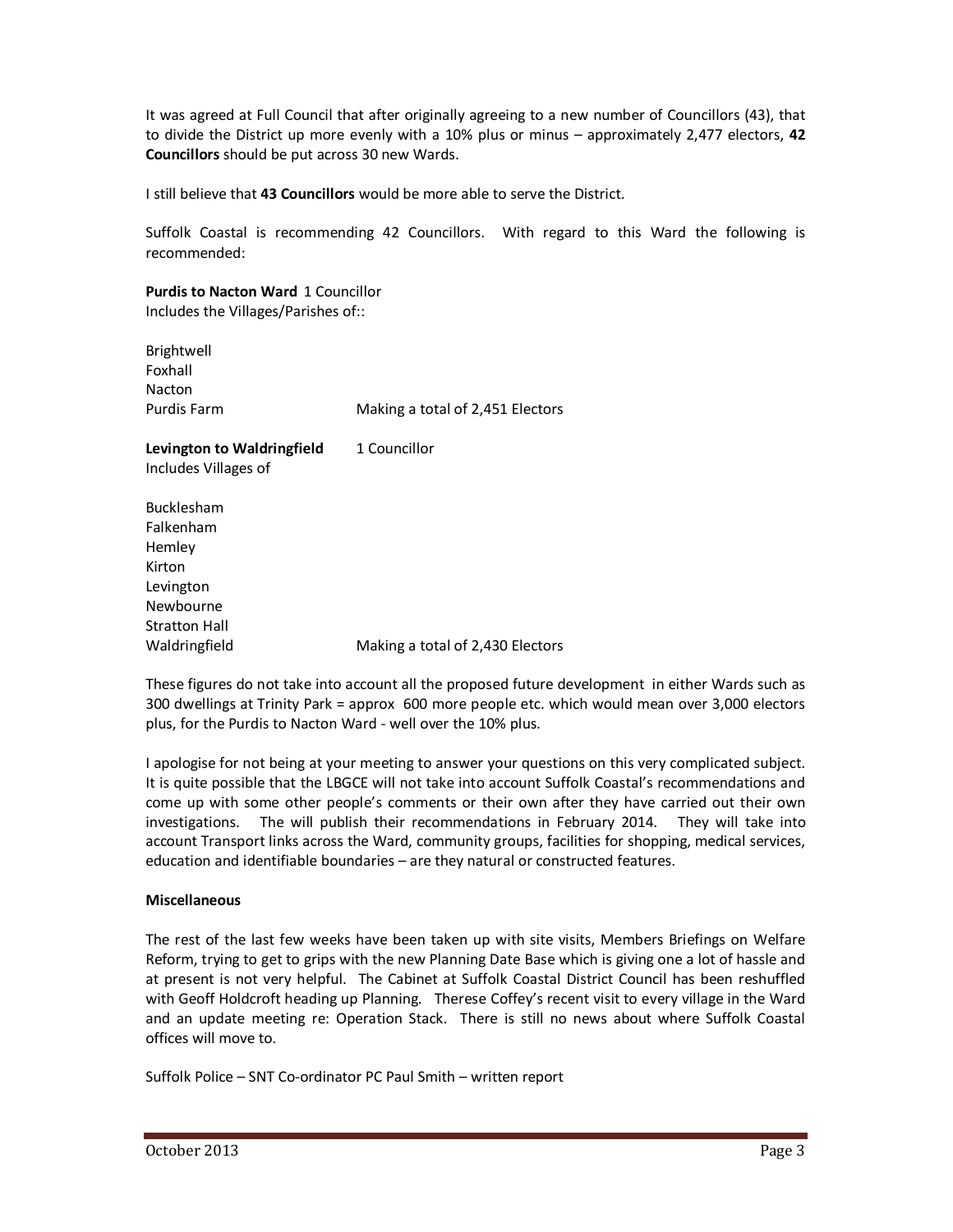## **Crime report for the Parishes of Brightwell, Foxhall & Purdis Farm Group Parish Council – 11th September – 3rd October 2013**

Sainsburys

9 recorded crimes

Foxhall

No crimes reported

Brightwell

FE/13/1592-Theft other-At a time unknown between 20/7 and 8/9 a remote control unit for a caravan was stolen from a farm on Waldringfield road. Due to no lines of enquiry to follow this crime has now been finalised.

FE/13/1634- Attempted burglary other building. Overnight on the 10th of September an attempt to enter a building located in the woods of Foxhall road occurred. No forensics no witness's no further lines of enquiry.

Purdis

FE/13/1570-Criminal damage- overnight on the 12th September a vehicle was damaged on their driveway in Foxglove crescent. The vehicle was scratched down the length of one side. This crime has been finalised as nothing was seen or heard by neighbours.

FE/13/1590- Common Assault- during a road rage incident that occurred on the 14/9 at approx. 1430hrs a male was assaulted by another road user. This crime is still under investigation

FE/13/1626- Theft of motor vehicle- overnight on the 21st September a vehicle was stolen from the driveway of a property in woodrush road. The vehicle has subsequently been used to try and gain entry to a secure boat yard but has failed. The vehicle has then been located burnt out at a farm near to Nacton village. This crime is still under investigation.

#### **The meeting was re-convened.**

#### **163.13 Clerk's Report**

The Clerk's report had previously been circulated and it was agreed that some of the items should be discussed as per the agenda.

#### Parking Meadow Farm Crescent

Following the last meeting I wrote to Malcolm King Suffolk County Council Highways concerning the inability of the refuse lorry to gain access to Holly Close to empty refuse bins. I have received the following reply:

"We have had a number of complaints recently due to the narrow nature of Meadow Crescent and the number of cars parking along there in the evenings and at the weekend and this seems to be the cause.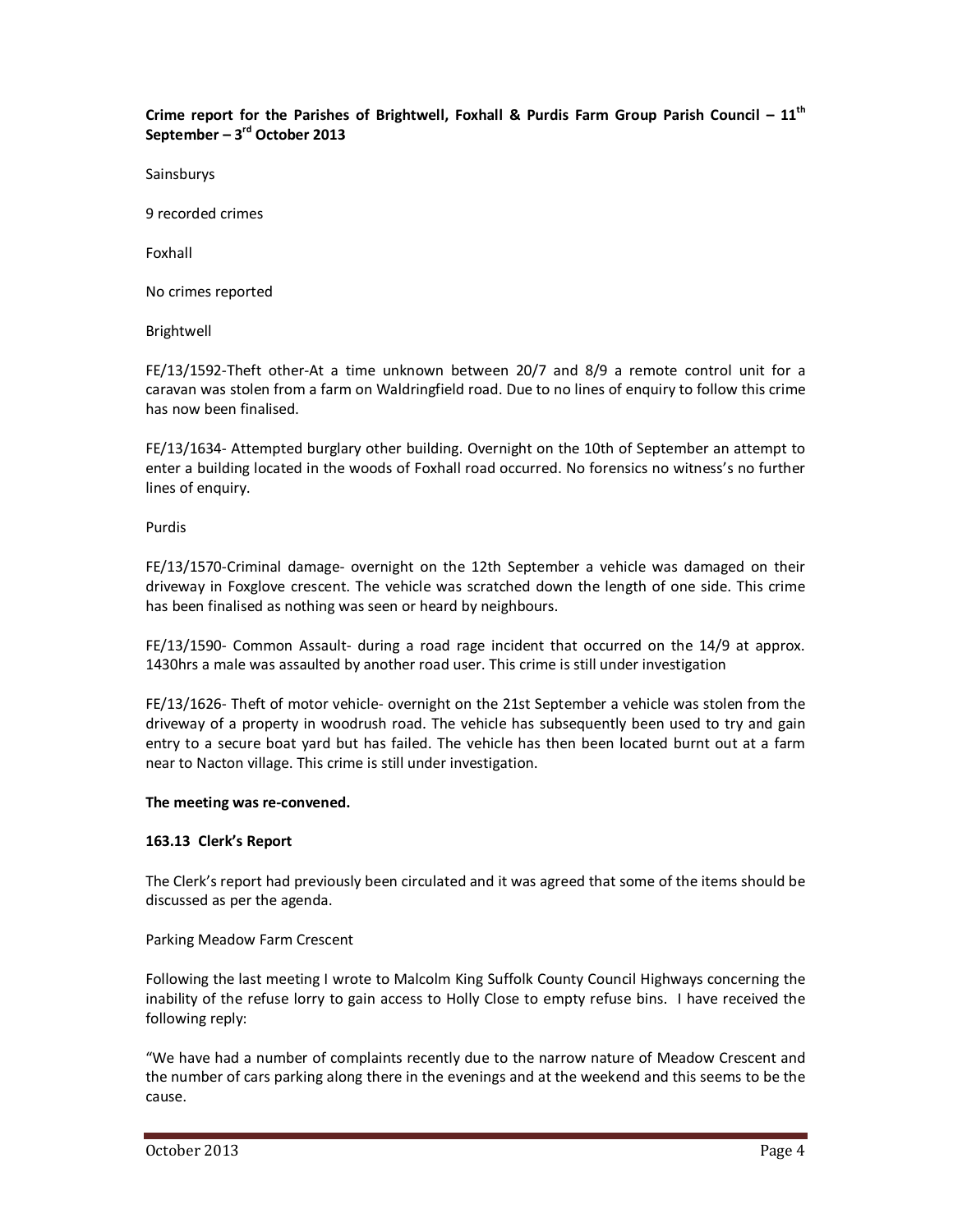When I visited this site during the day it was clear of parked cars and this has been the case when I have looked at other problems along Meadow Crescent.

I am very reluctant to put in any restrictions as this will reduce the space available for residents which are already at a premium and it is likely to open the floodgates as I think there are many other problems with parked cars in the area.

Assuming the refuse lorry visits during normal working hours I do not think this is more than an occasional problem. It may be that the residents could ask for the lorry to visit at another time if they are trying to empty the bins before the residents are going to work or if an obstruction is being caused the police should be called."

#### Hiliary Hanslip Principal Planning Officer (Policy) Presentation

Hiliary Hanslip has kindly agreed to come and give a presentation to the Parish Council at their meeting on the 13th November at 7.00 pm. Hiliary would like some pointers on specific areas of concern which the Parish Council would like her to talk about.

#### Outdoor Space Purdis Farm

Following the last meeting when it was highlighted that the park area off Murrills Road has large holes in the ground where the goal posts are located. Additionally dogs are being allowed to foul on the area. I have received the following report from Sarah Shinnie the Active Communities Officer as follows:

"I've been forwarded you email from Jennie. I've contacted Simon Walker (simon.walker@suffolkcoastal.gov.uk) at Suffolk Coastal Services to go out and look at the site. The suggestion would be to move the goals in order for the repairs to the ground to take place.

I have also contacted Heidi Gatfield at Suffolk Coastal Services with regards to the dog fouling and she should be in contact with you soon."

#### Charity Bins Sainsburys

I have received an email from Pc Paul Smith following my email concerning the thefts from the charity bins as follows:

"The investigation has come to a halt as our main offender a Latvian gentleman has returned with his family to Latvia and is not returning. He is aware that the police are seeking to talk to him.

I have another Latvia male on bail but there is insufficient evidence to continue any prosecution against him. However, the crimes have now stopped."

#### Complaints from Residents in Woodrush Road

Pc Paul Smith has received complaints from residents who live in Woodrush Road who back on to the store car park about ASB issues by youths playing football in the car park and music being played until the early hours of the morning. Paul is in discussions with Jo Francis Manager of Sainsburys and is waiting for a date for a meeting to discuss the barriers/car park security.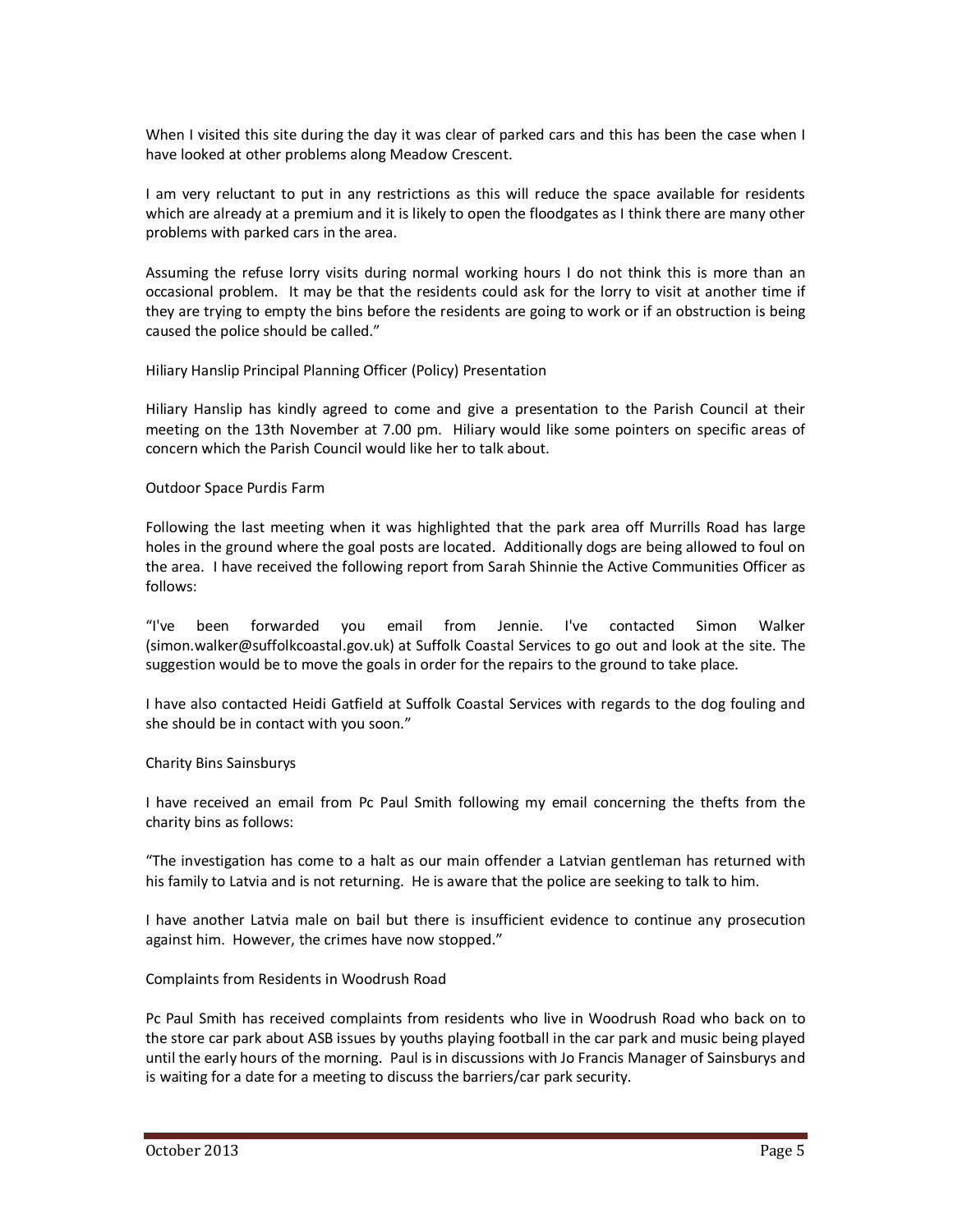Precepts and Grants to Local Councils

SALC have written a letter to Stephen Baker Chief Executive of Suffolk Coastal & Waveney District Councils as follows:

"I am writing to you owing to concerns from local councils in your area about changes which have affected local council's precepts. The concerns are broadly that:

Localisation of council tax discounts has resulted in the subjugation of local council finances to the will of their local billing authority.

Compensatory grant arrangements are unfair as it is not mandatory to pass them on to local councils and, in future, they might be for an unspecified amount. One District Council has given a clear indication of the position regarding the grant up to and including 2016/17. This clarity gives local councils the opportunity to respond to the position as they see fit and plan their budget arrangements.

Compensatory grant arrangements have resulted in some councils reducing their actual precept demand which means that should the grant reduce, the community, in some cases, will now be subject to an unavoidable increase in payments at least back to earlier levels in order to cover loss of income for essential services. Given that local councils do not generally have significant reserves and already work at an extremely efficient level through cooperative and cost-effective local arrangements there is little scope for further efficiencies and reductions in their budget in the event that the grant is reduced.

The scope for local councils to do more will be severely restricted by any reduction in the compensatory grant. Sensible measures, such as upgrading street lighting to make it more environmentally-friendly and cost-efficient, will become a problem. Likewise taking on assets and services from principal local authorities will become less likely.

The annual decision of the Secretary of State on whether and to whom to apply precept referenda creates uncertainty and further restricts the ability of local councils to feel they can contribute to localism and local community resilience.

I have attached a letter from Brandon Lewis MP, which urges billing authorities to help keep precepts down by providing the required grants.

I would be grateful for your advice on any active steps you are taking to ensure that the Government addresses these significant concerns which will impact on communities. Additionally, whilst it is helpful that one District Council has detailed its position, and no doubt local councils in Waveney and Suffolk Coastal would value similar clarity, we would urge you to ensure that any grant payment is passed on at least at similar levels to that which Suffolk Coastal paid over in the current financial year and to engage fully with local councils in this regard in both areas. You will appreciate that local councils are expressing concern on the lack of clarity and engagement in reaching decisions on the grant. In particular, the decision of Waveney District Council to pass on no grant whatsoever caused outrage at the apparent contempt shown for the work of local councils in their communities. This is most unhelpful at a time when we are trying to encourage partnership working.

I look forward to being able to report to local councils about the support that both district councils are giving to local councils in relation to Government and local policy. I have no doubt that you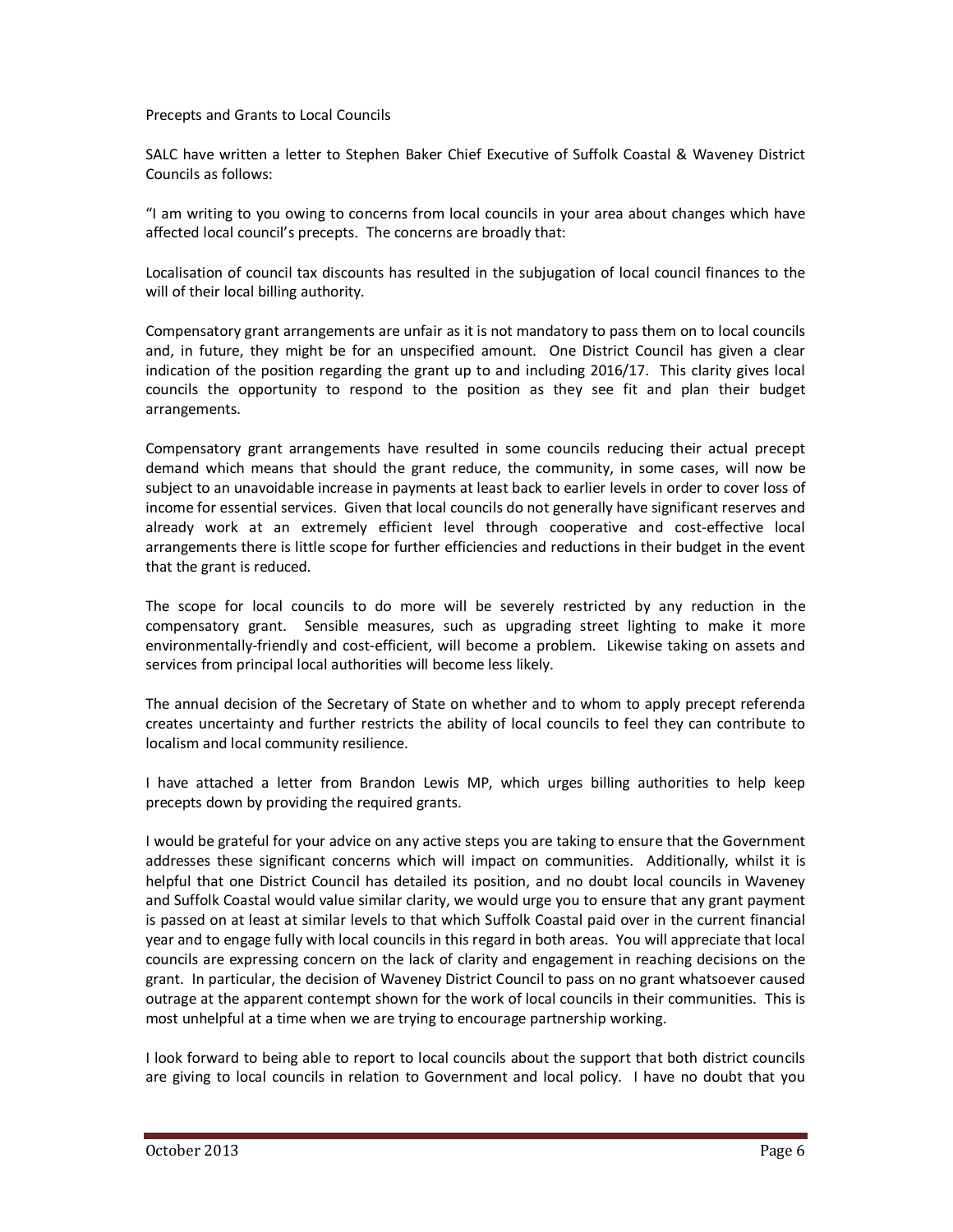share our aspiration to ensure that efficient local council financial arrangements are not undermined so that the exemplary work carried out by local councils for their communities can continue.

I hope we can meet at some point soon to discuss this and other matters of common concern."

### Valley Works

The Clerk stated that she had received reports that the amount of HGVs using Bucklesham Road going towards Bucklesham has increased during the early hours ie 2 am – 3 am. Following discussion it was agreed that Cllr Newell should speak to Cllr Booth to endeavour to gain additional evidence to support this claim to enable the Parish Council to take remedial action. **Action: Cllr Newell**

## **164.13 Planning**

## DC/13/234/FUL Caris House Purdis Farm Lane Purdis Farm

Following discussion it was agreed to hold a meeting of members of the Planning Committee to discuss and formulate the Parish Council's comments for submission to SCDC Planning Department on the 14<sup>th</sup> October 2013.

## Trinity Park

The Clerk reported that Chris Bushby Trinity Park had agreed to come and give a presentation to the next Parish Council on Wednesday,  $13<sup>th</sup>$  November at 7.00 pm. It was proposed by Cllr Lawrence, seconded Cllr Newell that the Parish Council should accept the offer – 5 in favour, 1 abstain. **Action: Clerk**

#### **165.13 To discuss purchasing additional grit, dog and waste bins**

It was agreed to defer this item until the next meeting. **Action: Clerk** 

#### **166.13 Audit 2012/2013**

#### External Auditor's Report

The Clerk reported that the external audit had been successfully completed and outlined the comments of the auditor. The Clerk drew the Parish Council's attention to the following:

The Internal Auditor has recommended that when signing cheques signatories should also sign the copy of the invoice.

Cllr Wells proposed, seconded Cllr Watts that the External Auditor's report is accepted – agreed. **Action: Clerk** 

#### **167.13 The Hollies**

The Clerk reported that following reports from councillors she had contacted Daniel Kinsman the Environmental Health Officer Suffolk Coastal District Council informing him that the premises had again been entered following the recent work carried out to secure the building. Daniel has replied that he had recently received a report from the police and that he had attempted to contact the owners of the property to rectify the situation.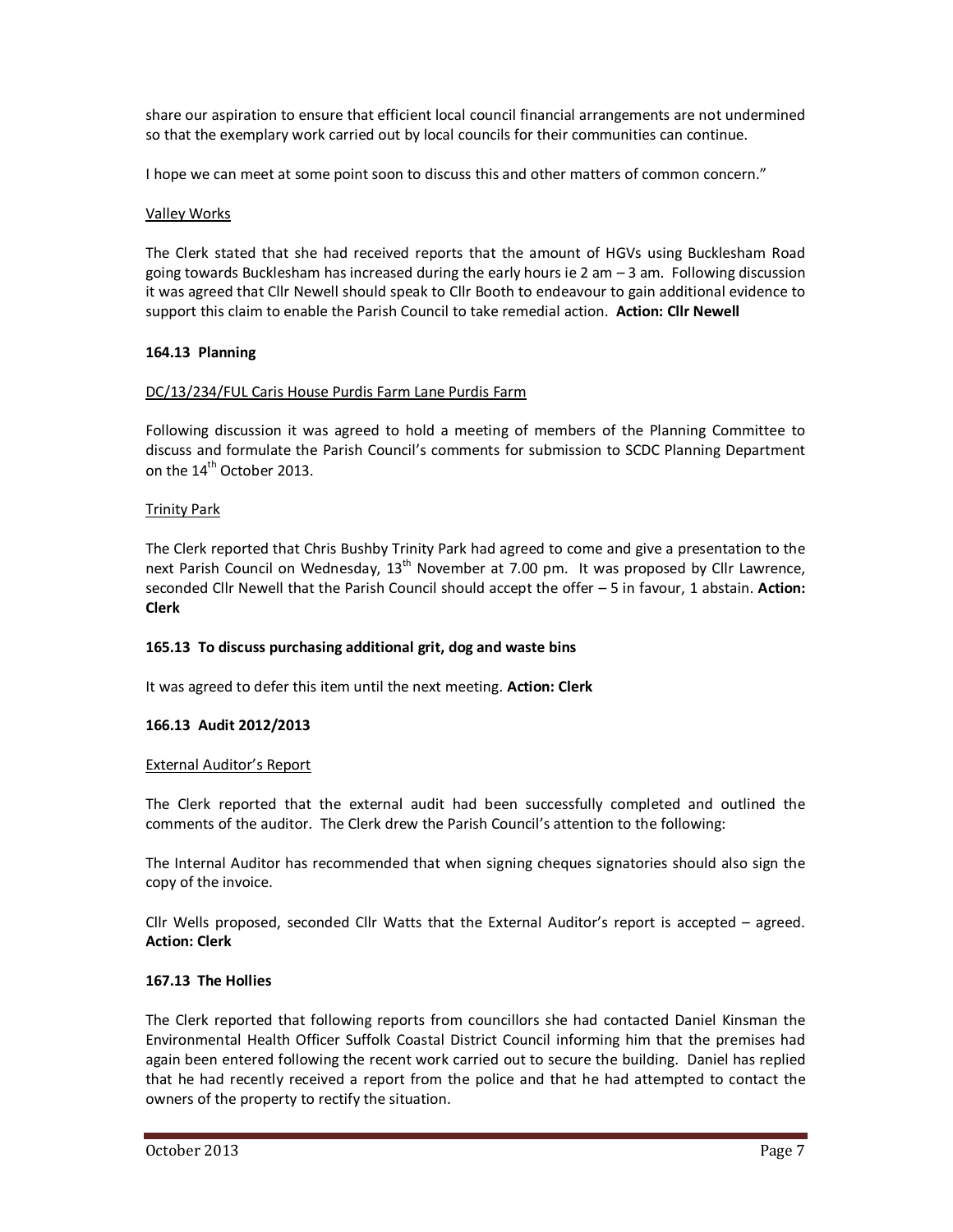Following discussion it was agreed that the Clerk should write to Suffolk Coastal District Council Planning Department to request that the planning regulations for the property be broadened to make it easier for the site to be developed.

Cllr Newell reported that she had witnessed vans being parked adjacent to the Hollies and was concerned whether the owners of the vehicles might be fly-tipping. It was agreed that the only action to enable the police to prosecute offenders would be to install surveillance cameras. It was agreed that the Clerk should contact PC Paul Smith to discuss a possible course of action. **Action: Clerk**

## **168.13 Brookhill Woods**

Cllr Newell reported individual plots in Brookhill Woods were in the process of being sold. She said that she was concerned that this might result in buildings being erected which would be to the detriment of the woodland. It was agreed that Parish Councillors should remain vigilant to any buildings being erected. **Action: All Councillors** 

## **169.13 Trinity Park Notices**

Cllr Newell reported that she was concerned about the number of different types/sizes of advertising notices appearing on the Trinity Park Showground. It was agreed that the Clerk should contact Suffolk County Council regarding regulations concerning the erection of notices close to the public highway. **Action: Clerk** 

## **170.13 Sewage Bucklesham Road**

Cllr Warham reported that an Anglian Water would be holding a meeting in the near future to discuss the recent sewage problems. Mr Minter is going to experiment with a trap and suggest to residents at numbers 117 and 119 to have 'non return' valves fitted.

## **171.13 Locality Budget 2013/2014**

It was agreed to defer this item until the next meeting.

## **172.13 Traffic Management – Purdis Farm**

The Clerk reported that she had received confirmation from Malcolm King Suffolk County Council Highways Department that the traffic management programme for Murrills Road, Sainsbury's roundabout and Bucklesham Road would go ahead over the next 2/3 months and that Cllr Patricia O'Brien had agreed that the project would be funded out of her Quality of Life Budget.

Councillors expressed concern about the hold up of traffic at Sainsbury's roundabout due to motorists blocking the roundabout. It was agreed that the Clerk should write to Malcolm King Suffolk County Council Highways requesting that consideration be given to painting a white keep clear box on the road for vehicles approaching Sainsbury's roundabout from all entrances.

#### **173.13 Parish Plan**

Nothing further to report. It was agreed that this item should be deferred until the next meeting. **Action: Clerk**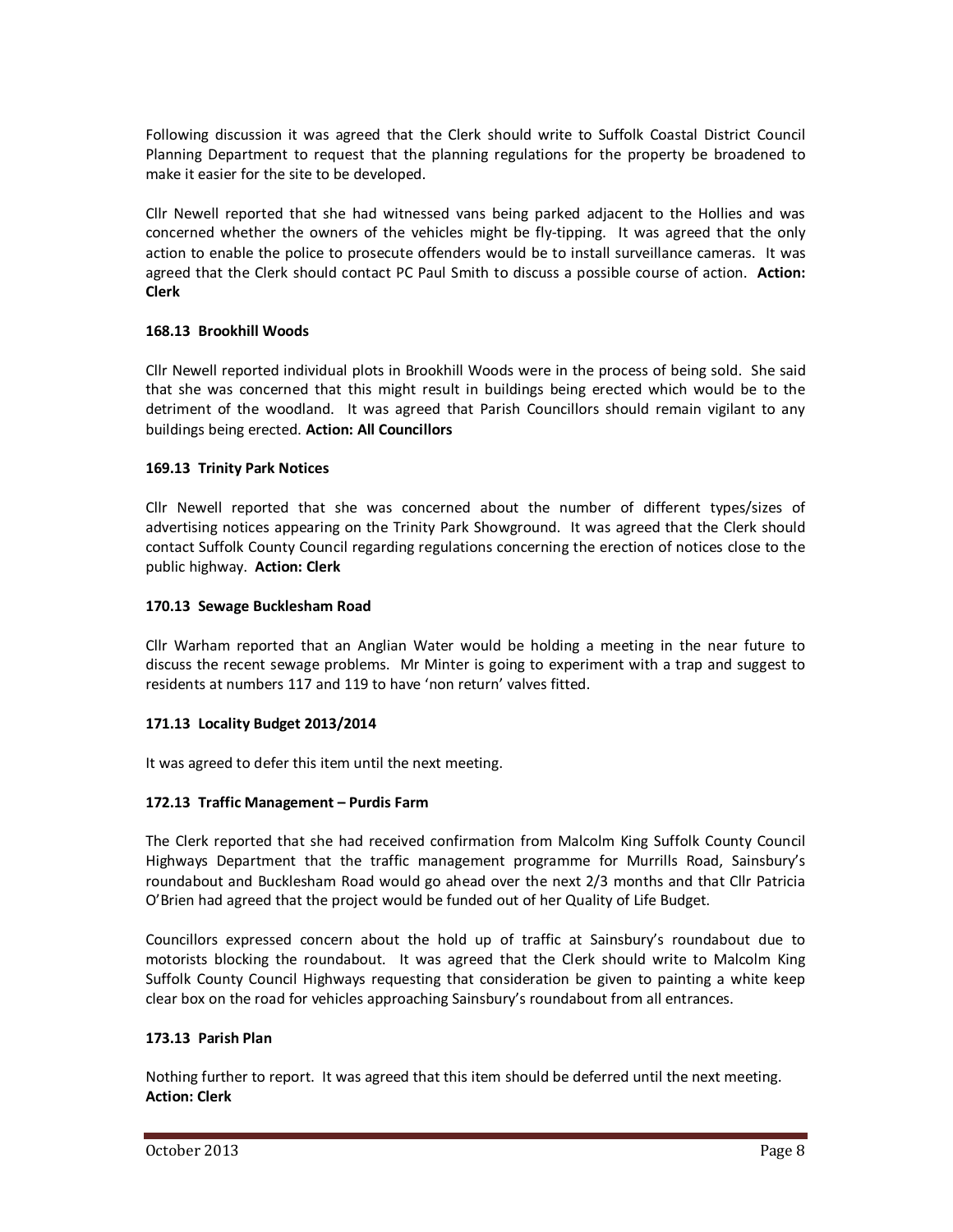## **171.13 Ward Boundaries**

Please refer to report received from Cllr Patricia O'Brien.

### **172.13 Finance**

Income None

**Expenditure** 

| <b>LANGITURE</b>                                |         |
|-------------------------------------------------|---------|
| Clerk's Salary & Expenses September 2013        | £278.55 |
| HMRC Tax July – September 2013                  | £158.60 |
| Suffolk Coastal Services – Repair of Litter Bin | £79.20  |
| R J Smith – Brightwell Seat Siting              | £135.00 |
|                                                 |         |

Cllr Wells proposed, seconded Cllr Warham that the above expenditure is approved – agreed. **Action: Clerk** 

## **173.13 Correspondence**

None

## **174.13 Meetings attended by councillors/clerk**

None

## **175.13 Members questions to the Chairman**

- a. Cllr Newell reported that she had attended one of the recently held MP Surgeries delivered by Dr Therese Coffey. Therese Coffey has said that she is encouraging Martlesham Parish Council to go ahead with their proposed Neighbourhood Plan as soon as possible. Therese has also explained to Martlesham Parish Council that it is acceptable to initial submit a part of the plan.
- b. Cllr Lawrence mentioned that he had seen an advertisement for the Foxhall Poors Land and Fuel Allotment Charity. Cllr Newell stated that the charity could accept requests for help from Foxhall or neighbouring parish residents. Cllr Newell reported that the new Clerk Mrs Davies was advertising the charity locally.
- c. Cllr Batham expressed concern about the inconsiderate parking in Murrills Road on the day of the Copdock Bike Show. She said that in past years cones had been placed in Murrills Road. It was agreed that the Clerk should contact PC Paul Smith to discuss what action could be taken. **Action: Clerk**
- d. Cllr Batham reported that recently there has been a strong smell of what appears to be sewage in the Murrills Road / Meadow Crescent area of Purdis Farm. It was agreed that Cllr Batham should contact Anglian Water. **Action: Cllr Batham**

## **176.13 Date of next meeting**